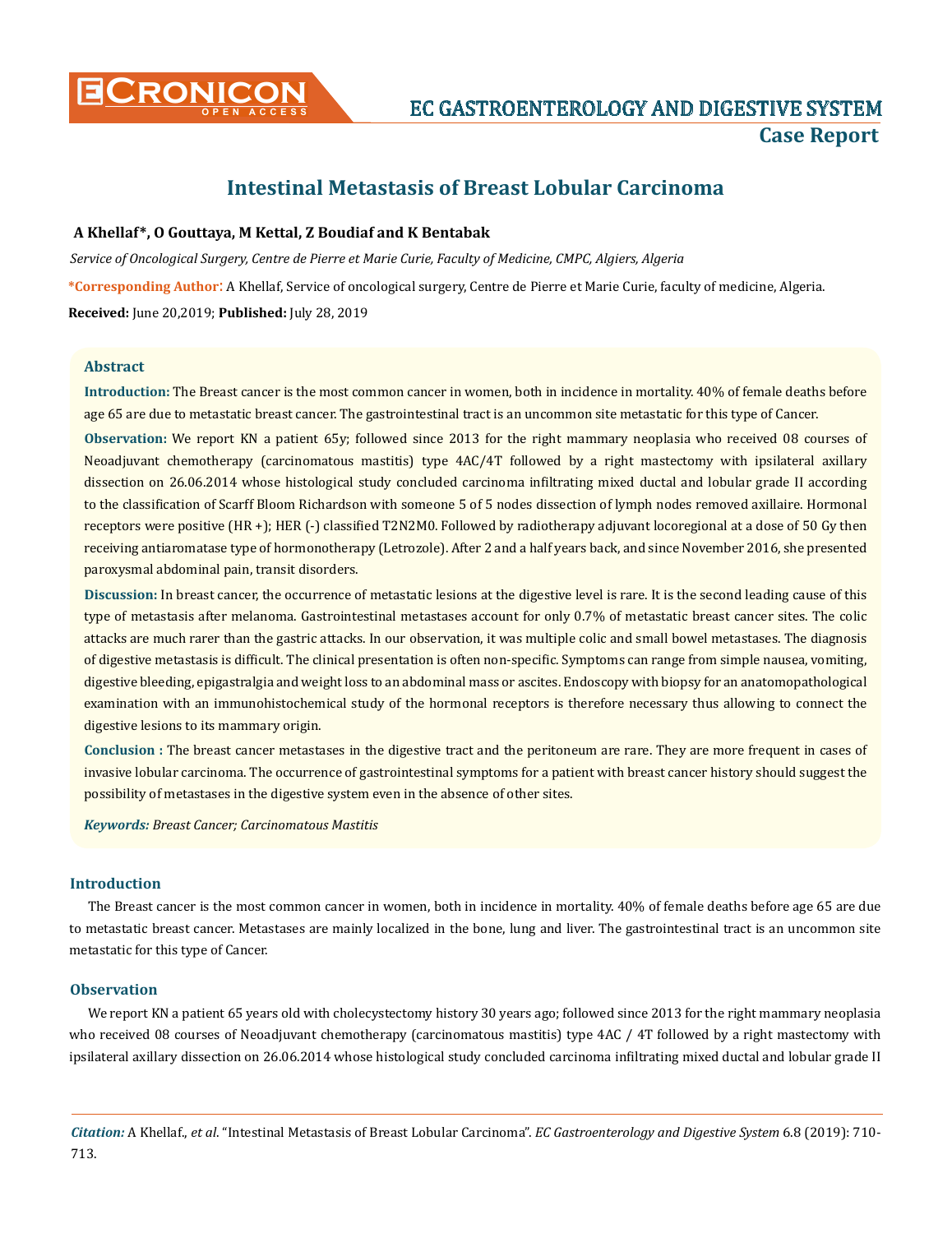according to the classification of Scarff Bloom Richardson with someone 5 of 5 nodes dissection of lymph nodes removed axillaire. hormonal receptors were positive (HR +); HER(-) classified T2N2M0. Followed by radiotherapy adjuvant locoregional at a dose of 50 Gy then receiving antiaromatase type of hormonotherapy (Letrozole).

After 2 and a half years back, and since November 2016, she presented paroxysmal abdominal pain, Transit disorders.

An upper gastrointestinal fibroscopy made with biopsies found esophageal papilloma +chronic non atrophic gastritis helicobacter pylori +.

## **The colonoscopy + biopsy**

Adenocarcinoma found in the right colon + tubular polyadenoma with low-grade dysplasia of the colon transverse.



*Figure 1* 

**The CT TAP:** Three parietal tumoral thickening with extension to pericolic fat looking suspicious of malignancy; the larger interest the right side of the transverse colon bit stenosing the two other type polypoid in the left colon and a tumoral thickening of a loop of the small intestine of the left upper quadrant with multiple para aortic and primitive iliac adenomegalies.



*Figure 2*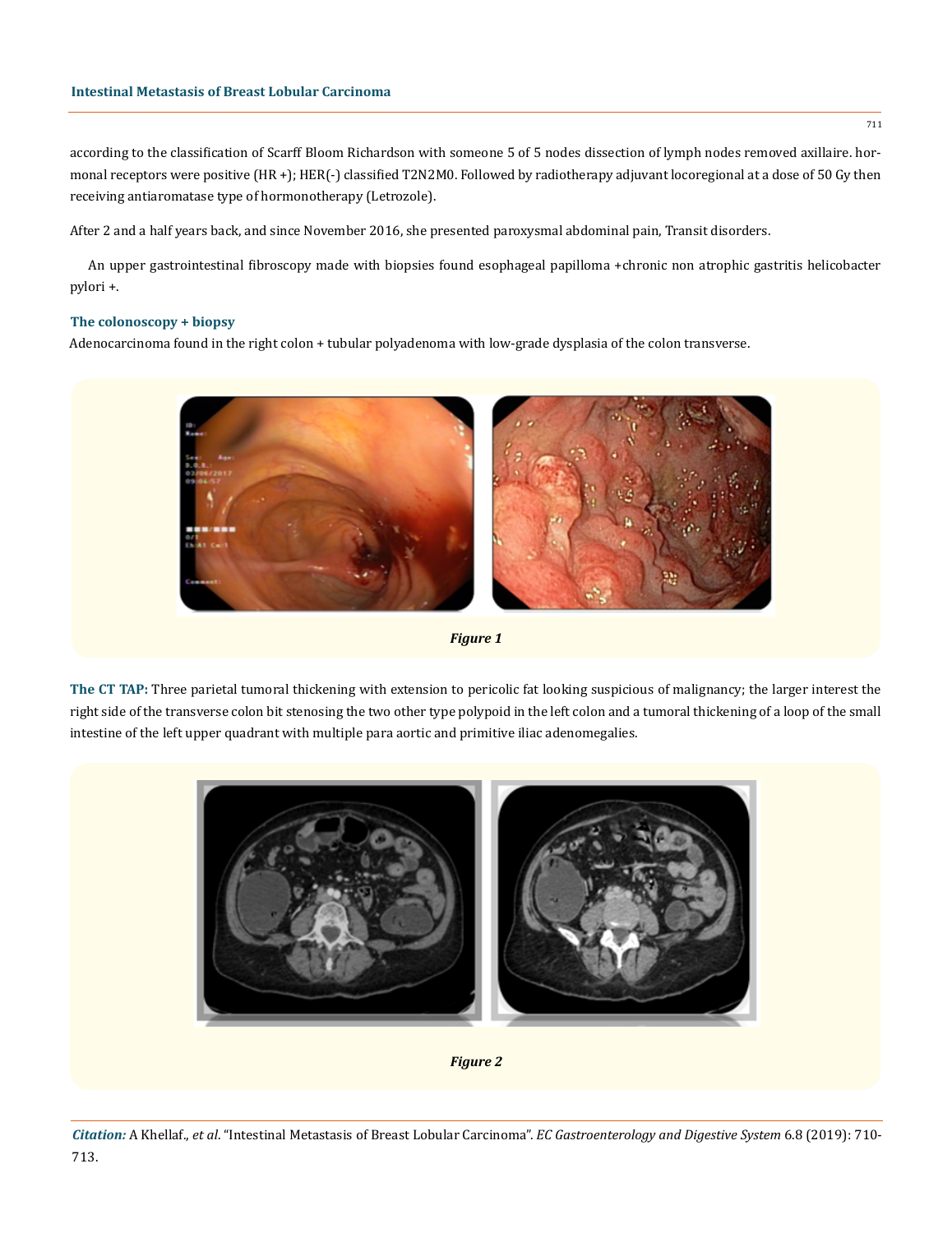**The tumor markers:** CA19-9; CA15-3 and CEA are normal. patient operated on 02.07.2017: Subtotal colectomy + ileo left colic anastomosis + resection of small bowel loop at 100 cm from the ileocecal valve a + bowel anatomosis.

The histologic study and IHC was in favor of an intestinal metastasis of lobular breast carcinoma.

The CK7 and GGDFP15 shows a candid positivity, mamaglobine +, And the CK20.Dog1 and Ckit are negative.

#### **Discussion**

In breast cancer, the occurrence of metastatic lesions at the digestive level is rare. It is the second leading cause of this type of metastasis after melanoma. Gastrointestinal metastases account for only 0.7% of metastatic breast cancer sites. The colic attacks are much rarer than the gastric attacks.

In our observation, it was multiple colic and small bowel metastases.

In a series published in 1993 over 18 years, Borst et al. report 17 cases of metastases in the gastrointestinal tract among 2500 patients followed for metastatic breast carcinoma with a frequency of less than 1% of cases. In the literature, we found in a series in 1998, 14 cases: all are invasive lobular carcinomas of the breast. Only two cases are indicative of metastatic evolution.

McLemore et al. reported in 2005, in a series of Mayo Clinic concerning 1,2001 patients with metastatic breast cancer, digestive metastases in 73 cases (ie 0.6%). There were 23 cases of metastases in the digestive tract and 32 cases of peritoneal carcinomatosis. Only 18 cases had gastrointestinal involvement with associated peritoneal carcinomatosis (0.15%).

The metastases of the digestive tract mainly concerned the stomach and small intestine and less frequently the colon and rectum. In the Mayo Clinic series, of the 23 cases of gastrointestinal metastases, the stomach was the first site at 28%, followed by the small bowel (19%), colon and rectum (45%). Then the esophagus (8%).

Digestive metastases of breast cancer are more frequent in autopsy series with a frequency that varied between 6 and 35% depending on the series. This may be due to an often difficult diagnosis of this type of lesion due to the non-specific clinical presentation and the late onset of this type of metastasis. Indeed, the delay of onset of digestive metastasis ranged from 2 months to 32.8 years depending on the series.

The diagnosis of digestive metastasis is difficult. The clinical presentation is often non-specific. Symptoms can range from simple nausea, vomiting, digestive bleeding, epigastralgia and weight loss to an abdominal mass or ascites. Endoscopy with biopsy for an anatomopathological examination with an immunohistochemical study of the hormonal receptors is therefore necessary thus allowing to connect the digestive lesions to its mammary origin [1-4].

### **Conclusion**

The breast cancer metastases in the digestive tract and the peritoneum are rare. They are more frequent in cases of invasive lobular carcinoma. The occurrence of gastrointestinal symptoms for a patient with breast cancer history should suggest the possibility of metastases in the digestive system even in the absence of other sites.

## **Bibliography**

- 1. Mistrangelo M., *et al*[. "obstructive colonmetastases from lobular breast cancer: report of a case and review of the literature".](https://www.ncbi.nlm.nih.gov/pubmed/22322849) *Tumori Journal* [97.6 \(2011\): 800-804.](https://www.ncbi.nlm.nih.gov/pubmed/22322849)
- 2. Bamias AT., *et al*[. "Rectalmetastases from lobular carcinoma of the breast: Carry a box and literature review".](https://www.ncbi.nlm.nih.gov/pubmed/11432633) *Annals of oncology* 12.5 [\(2001\): 715-718.](https://www.ncbi.nlm.nih.gov/pubmed/11432633)

*Citation:* A Khellaf., *et al*. "Intestinal Metastasis of Breast Lobular Carcinoma". *EC Gastroenterology and Digestive System* 6.8 (2019): 710- 713.